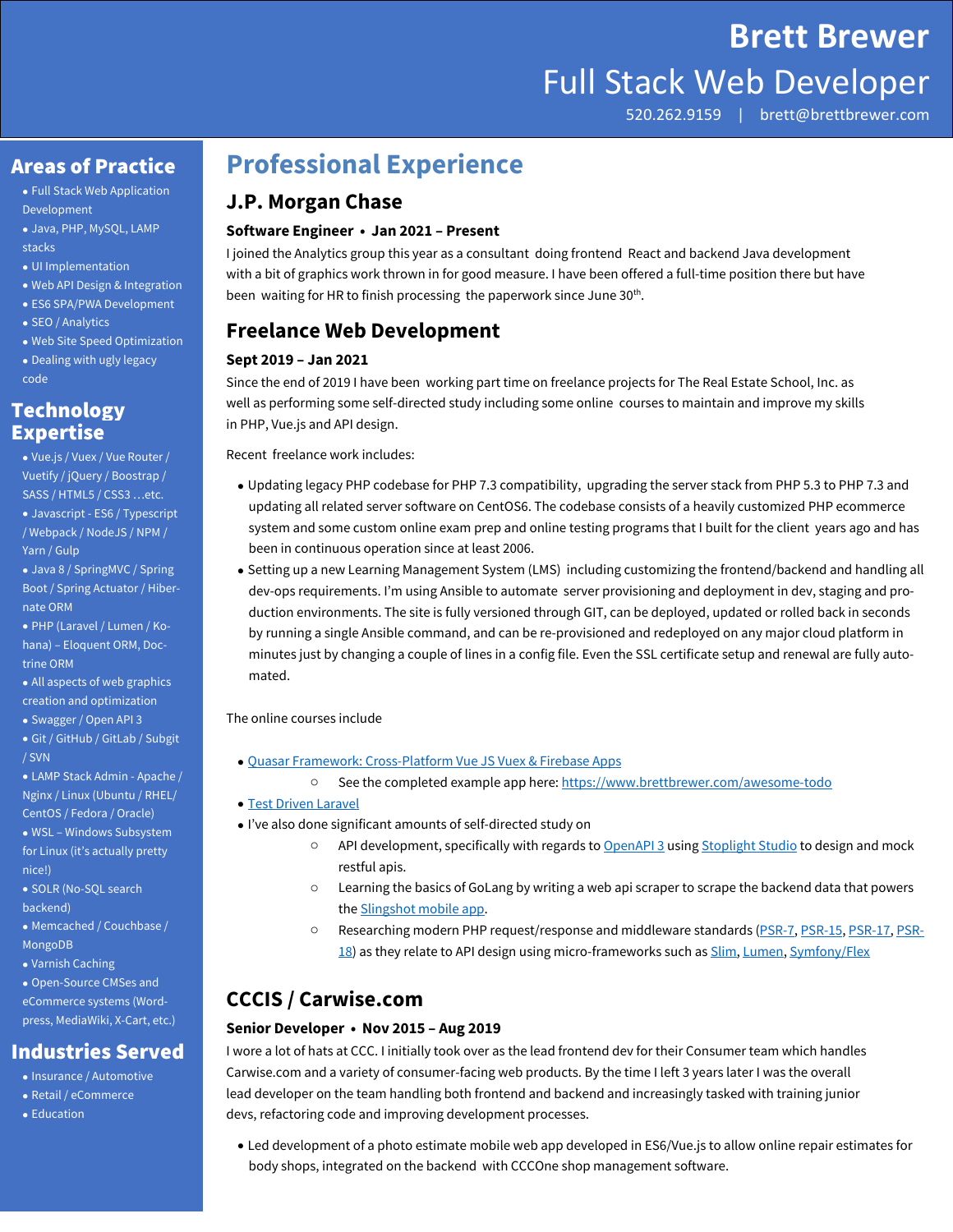### **Brett Brewer**

## Full Stack Web Developer

520.262.9159 | brett@brettbrewer.com

#### Education

 B.A. Creative Writing, with minor in Electronic Imaging, FSU

#### Favorite Dev Bloggers

#### Phil Sturgeon

 apisyouwonthate.com philsturgeon.uk

#### Joel Spolsky

• joelonsoftware.com

#### Bob Martin

- youtu.be/NeXQEJNWO5w
- blog.cleancoder.com
- Built an online survey tool to replace a 3rd party tool they had been using which allowed us to bring about \$1 million of lost revenue back in house.
- Led development of a repair scheduling web app to allow appointment scheduling, integrated with CCCOne shop management software.
- Led development of scheduling plugins deployed on 3rd party sites to enable appointment scheduling integration with CCCOne shop management software.
- Led development of an internal support portal implemented in Vue.js and Spring Boot to manage various Consumer team products.
- Reimplemented the Carwise Wordpress blog using Bedrock and Sage from Roots.io, which uses more modern tooling and production practices than standard Wordpress versions. This includes using Composer for PHP dependencies, .env files for configuration, the Blade template system from Laravel, and a modern frontend js/css build with webpack.
- Maintained and improved underlying frontend/backend code and development processes for Carwise.com. Improved SEO, implemented microformats, meta tags and metadata in JSONLD format to enhance search visibility.
- Implemented custom Google Analytics tracking with numerous custom dimensions, custom metrics, virtual pageviews for funnel visualization of SPAs, and migrated some properties to Google Tag Manager.
- Trained and mentored all team members on frontend and backend development.
- Migrated multiple legacy code bases from Java6 to Java8 and SpringMVC 3.x to 5.x.
- Introduced Vue.js and webpack to our dev team and trained other team members on them.
- Taught team members the basics of GIT workflows. Implemented SubGIT to allow team to use both SVN and GIT simultaneously to ease transition to GIT.
- Served as a technical advisor to supervisors and other departments on topics such as developer tooling, technology roadmaps, planning migrations for legacy systems, and moving from SVN / HudsonCI to GitLab.

#### **Heels.com**

#### **Lead Developer • March 2009 – Aug 2013**

Rescued failed launch of their new site that had been partially rebuilt in Kohana PHP (MVC) framework. After that I continued working for them as lead developer, touching every aspect of frontend and backend development aside from graphic design. Implemented full real-time product inventory integration with Amazon Merchant Web Services for over 100,000 SKUs resulting in up to \$100,000/month in increased sales. Converted site navigation/search from MySQL backend to Lucene/SOLR faceted search backend, reducing page load times for complex search filters from 20+ seconds to a few hundred milliseconds. Developed a single-page checkout for their shopping cart using jQuery and AJAX to streamline the checkout process and implement new payment methods such as PayPal. Implemented various caching, javascript and CSS optimizations that cut page load times in half. Built new product import system which cut product import times by 90%. Implemented integrations with shipping providers such as UPS, FedEx and USPS for domestic and international shipments. When Heels.com was acquired by JustFab (www.justfab.com) I integrated the JustFab footwear inventory system with Heels.com's inventory system to allow sales of JustFab's shoes on Heels.com while keeping their remote inventory system updated as shoes were sold. Migrated the un-versioned codebase to version control systems – first to SVN, then to GIT to allow for easier collaboration between developers and easier deployment of new features. Set up separate staging and production environments to allow for more thorough testing of new code prior to deployment. Maintained site with near zero downtime for over 4 years in an environment of constant rollout of new features. Was also responsible for hiring and supervising two other junior developers.

#### **Bonobos Pants**

#### **Lead Developer • Sep 2007 – Sep 2008 www.bonobospants.com**

Implemented the first version of their ecommerce platform using x-cart (a "commercial open-source" PHP shopping cart), allowing them to move from a "trunk-sale" business model to an ecommerce sales model in a very short time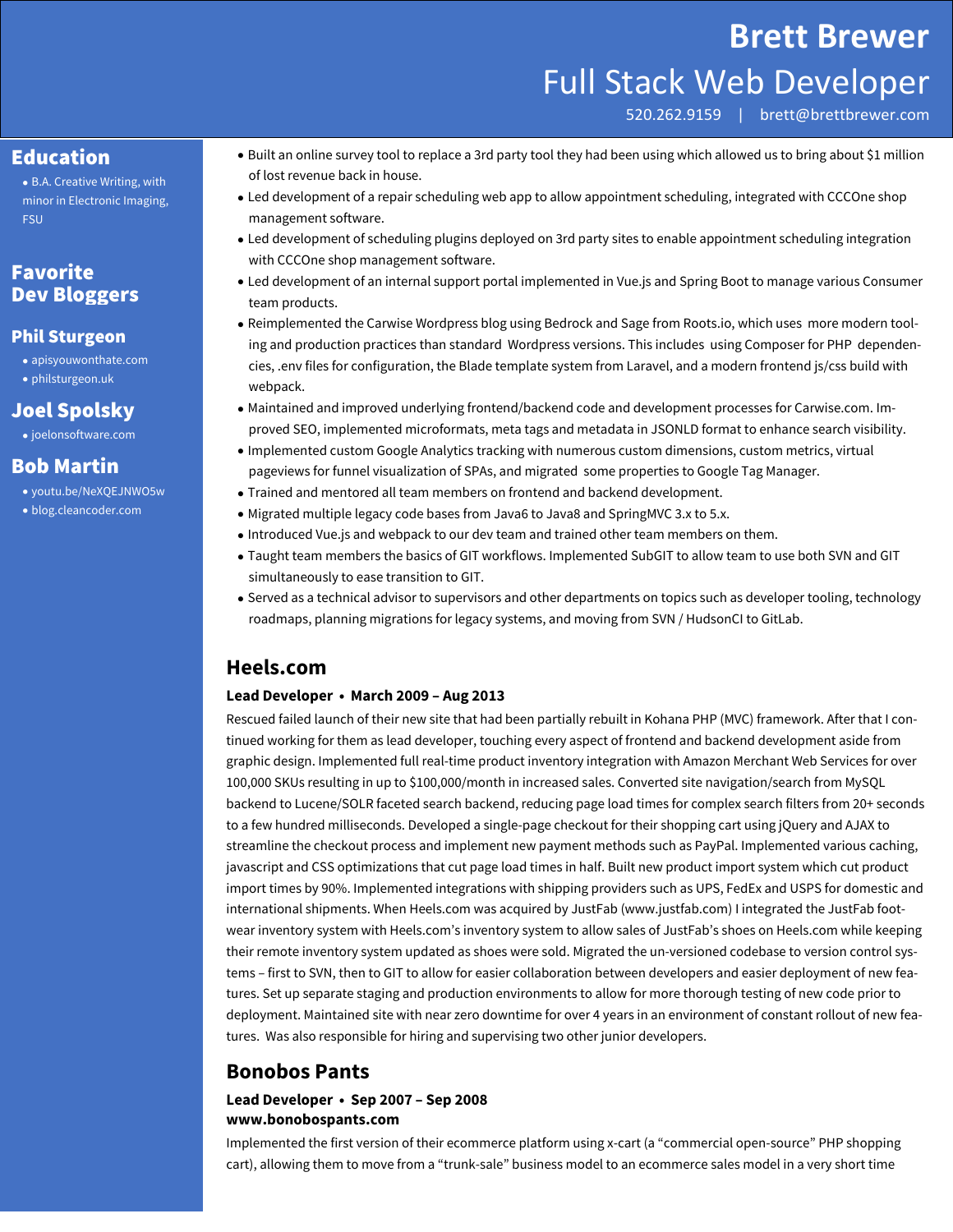frame. The successful launch of their site was instrumental in helping them obtain venture capital funding and they have gone on to be acquired by Walmart in 2017 for \$310 million.

## **Additional Projects**

#### **The Real Estate School, Inc.**

#### **Lead Developer • Jul 2002 – 2007 (with continuing freelance work from 2007 to present) www.realestate-school.com**

Built new responsive version of site using Foundation JS/CSS framework and Kohana PHP framework. Built a simple CMS to allow non-technical site owner to easily edit most page content in a WYSIWYG editor. Implemented mobilefriendly online Continuing Education grading application allowing customers to pay for instant online grading of their correspondence courses with credit card transactions securely processed via Authorize.net SIM api. Built mobilefriendly subscription-based online exam prep "Q&A" program for pre-licensing students, using PHP/MySQL/jQuery/jQueryUI/jQueryMobile. Handled all aspects of web server setup/configuration/security (CentOS/Apache). Have handled all aspects of SEO since 2002, keeping them on page 1 of Google search results for highly competitive search terms such as "florida real estate school" for over a decade.

#### **Dream Water**

#### **Freelance Consultant • Nov 2009 - May 2011 www.drinkdreamwater.com**

Implemented their ecommerce site in x-cart, converting Photoshop site mockups into Smarty PHP templates and customizing navigation and checkout features. Developed a store locator module using Google Maps API to display retail store locations based on GPS coordinates, showing custom icons for Walgreens and DuaneReade locations and allowing zipcode and address-based store searches. Set up staging and production servers and Github repository for version control.

#### **Eschatone Records**

#### **Freelance Consultant • June 2008 - June 2010 www.eschatone.com**

Implemented x‐cart based version of their ecommerce site, converting Photoshop mockups into Smarty templates. Also implemented a custom phonetic coupon code generator module to allow them to create batches of promo codes which were easy for customers to remember and redeem online for free downloadable music. The codes were given out by bands at live performances and other events to promote their music.